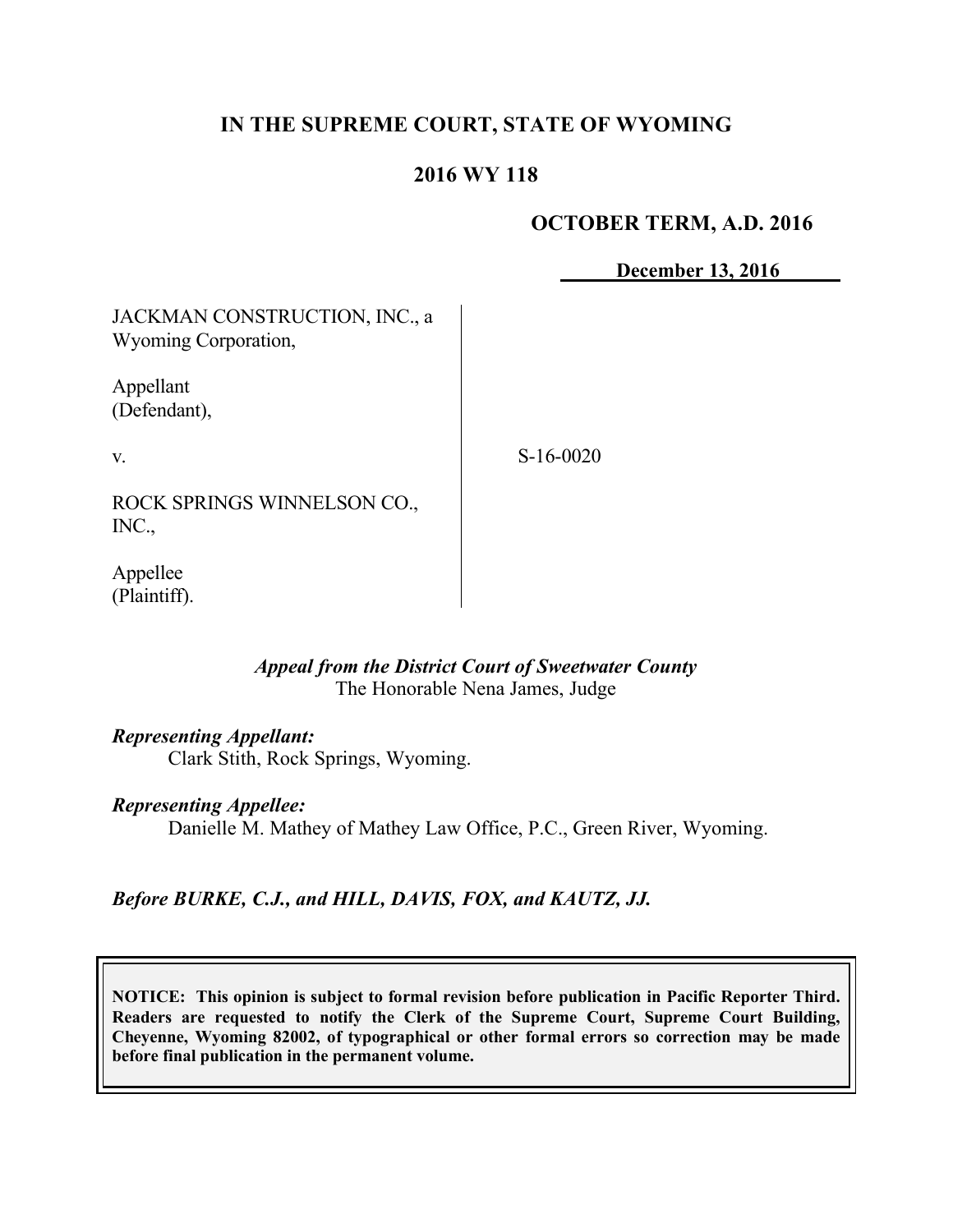**KAUTZ**, Justice.

[¶1] Appellee Rock Springs Winnelson Co. (Winnelson) sued Appellant Jackman Construction, Inc. (Jackman) for nonpayment of materials supplied for the Southside Improvements Project in Green River, Wyoming (project). Jackman counterclaimed on various legal theories, including promissory estoppel, to recover the amount it paid in excess of Winnelson's subcontractor bid. After a bench trial, the district court generally found in favor of Winnelson and denied Jackman's counterclaims.

[¶2] Jackman asserts the district court erred by rejecting its promissory estoppel claim. The record contains ample evidence to support the district court's factual determinations and it did not commit any prejudicial errors of law. We, therefore, affirm.

### **ISSUES**

[¶3] Jackman presents the following issues for our review:

- 1. Did the district court err by not conducting any analysis of promissory estoppel?
- 2. Did the district court err by refusing to accept the stipulation of the parties that [Jackman] paid Winnelson \$679,941.52 toward the [project]?
- 3. Was the district court's finding that Jackman later agreed to pay higher prices than those that appeared on Winnelson's bid clearly erroneous?

Winnelson counters with these issues, which we have restated:

1. Is Jackman barred from arguing that Winnelson's freight charges were fraudulent because the argument was not made below and/or the fraud claim was not pled with particularity?

2. Is Jackman barred from arguing the bid expiration date was unreasonable because the argument was not made below?

3. Did the district court err by deciding that Jackman had failed to prove the elements of promissory estoppel?

4. Was any error in refusing to recognize the parties' stipulation harmless?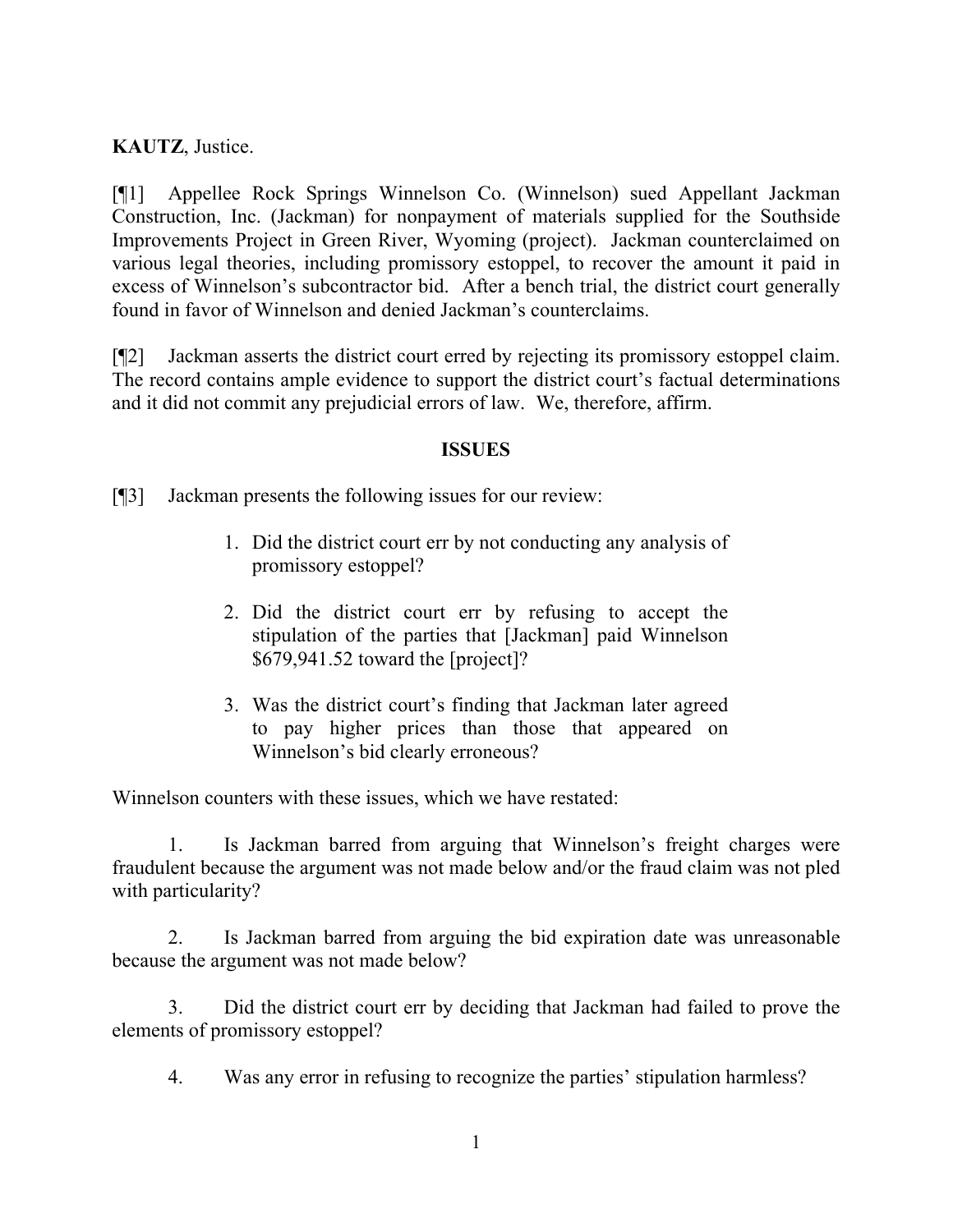5. Are W.R.A.P. 10.05 sanctions appropriate?

## **FACTS**

[¶4] On May 4, 2010, Jackman was the successful bidder on a project to install new water lines and a pump station for the City of Green River. Prior to the general contract bid letting, Winnelson submitted a bid to supply plumbing materials for the job (Bid #1) to several general contractors, including Jackman. There were several bid schedules covering materials for different aspects of the project. Winnelson's bid of \$550,247.81 was for most of the materials, but it did not include materials for three of the bid schedules. Winnelson's fax cover sheet which accompanied Bid #1 notified the general contractors that "All FBE fittings special order contractor to verify [quantities] & items as most fittings are 4-6 weeks delivery. Nonreturnable after order, any questions please call." Winnelson's bid also had a thirty day expiration date which, depending on the particular bid schedule, was either May 16 or May 19, 2010.

[¶5] A couple of days before the bid letting, Jackman's project manager, Heather Glenn, requested that Winnelson prepare a separate quote just for the pipe to be used on the project. That same pipe had been included in Winnelson's Bid #1. Winnelson provided the pipe bid which was \$254,821.70 (Bid #2). That bid was conditioned for "immediate acceptance" and the prices were applicable "only if all items listed [were] ordered."

[¶6] Jackman never executed a written contract with Winnelson to supply the materials or specifically notified Winnelson that it was accepting Bid #1 or Bid #2. Jackman owner, Lynn Jackman, testified that he accepted the bid for all of the project materials on the day after the bid letting by telling Pete Frullo, the president of Winnelson, to "get [his] submittals in order." A submittal is a document in which the supplier provides information about the specific materials it intends to provide to meet the project specifications. For this project, submittals had to be approved by the project engineer prior to the general contractor ordering the materials. Mr. Jackman did not indicate whether Winnelson should get "submittals in order" for Bid #1 or Bid #2.

[¶7] Despite Mr. Jackman's statement, the submittal process was not followed in an orderly fashion. Mr. Jackman ordered the pipe (corresponding to Bid #2) on May 14, 2010, without first having a submittal approved by the project engineer. Mr. Jackman did not comply with the condition in Bid #1 requiring it to verify the items and quantities of fittings and parts. Without that information, Winnelson could not prepare submittals or order the other materials. Instead, Ms. Glenn, on behalf of Jackman, ordered materials piecemeal during the course of the project, long after Bid #1 had already expired, without ever providing Winnelson a complete set of approved submittals.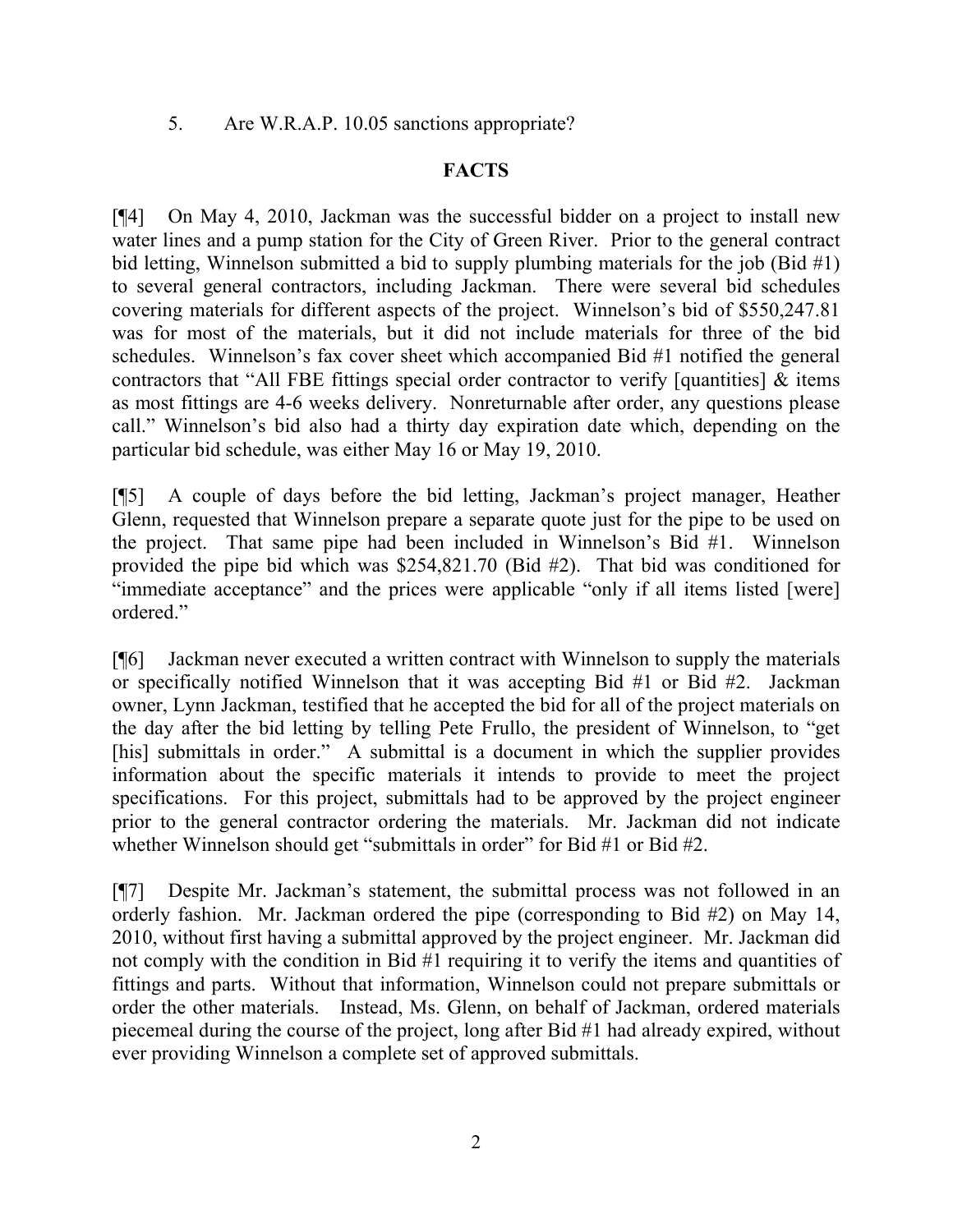[¶8] Winnelson honored its bid prices for the pipe, but on the other items it charged Jackman the price in effect at the time of the order. Winnelson also added freight charges to its invoices, often including charges for expedited delivery when Jackman needed the items quickly. The freight charges were not always listed separately on the invoices, and Mr. Frullo explained that Ms. Glenn agreed to pay additional freight but asked that it be incorporated into the price of the materials.

[¶9] Toward the end of the job, Jackman had trouble paying Winnelson's invoices. Some large checks were returned for insufficient funds, and Winnelson began to require payment before it would provide materials to Jackman. Eventually, Jackman stopped paying altogether, and Winnelson refused to provide any more materials. Jackman obtained the rest of the materials it needed for the job from another supplier.

 $\llbracket \P{10} \rrbracket$  Winnelson filed suit in circuit court against Jackman<sup>1</sup> for its failure to pay invoices totaling \$21,705.31, which included principal and service charges. Jackman counterclaimed for breach of contract, promissory estoppel and negligent misrepresentation<sup>2</sup> and, in its amended counterclaim, requested damages of more than \$50,000. Jackman asserted that Bid #1 was enforceable based on promissory estoppel, and that Winnelson breached the terms of Bid #1 by charging more for parts than the bid prices. Because the amount claimed by Jackman exceeded the circuit court's jurisdiction, the matter was transferred to district court.

[¶11] The district court conducted a one-day bench trial and issued findings of fact and conclusions of law under W.R.C.P. 52, granting judgment in favor of Winnelson on the outstanding principal. The district court denied Winnelson's claim for unpaid service charges because the language on Winnelson's invoice form indicated the charge was discretionary and did not specify the amount to be charged or the method of calculating it.

[¶12] The district court denied Jackman's counterclaims. It ruled that, to be enforceable under the statute of frauds, a contract for the project materials had to be in writing because it involved a sale of goods for a price of \$500 or more. *See* Wyo. Stat. Ann. § 34.1-2-201 (LexisNexis 2015). Given Jackman did not accept Bid #1 in writing prior to the expiration dates, the court concluded no valid contract based upon the bid was formed. Instead, the district court found that the parties contracted under Bid #2 when Jackman ordered the pipe and entered into a series of smaller contracts when other materials were ordered by Ms. Glenn. The district court also rejected Jackman's

 <sup>1</sup> Jackman's bonding company, North American Specialty Insurance Co., was also named as a defendant in the lawsuit; however, it did not participate in this appeal.

<sup>&</sup>lt;sup>2</sup> After trial, Jackman moved to amend its counterclaim to conform to the trial evidence by adding a claim for intentional misrepresentation. The district court stated in its decision that Jackman had provided no evidence to prove that Winnelson committed negligent or intentional misrepresentation.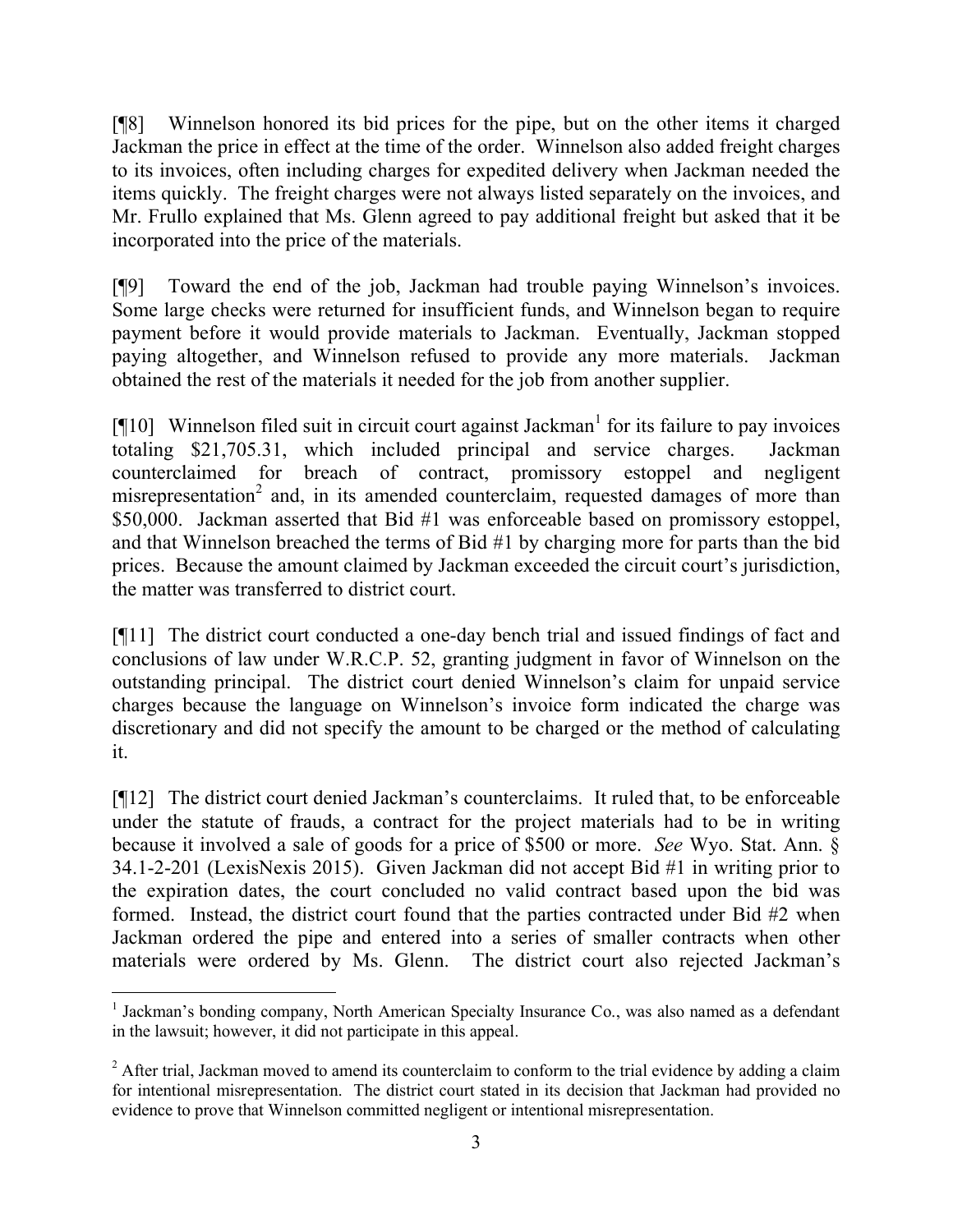alternative claims based upon promissory estoppel, unjust enrichment and negligent or intentional misrepresentation. Jackman filed a timely notice of appeal.

#### **STANDARD OF REVIEW**

[¶13] When the district court conducts a bench trial and issues findings of fact and conclusion of law pursuant to Rule 52, we review its factual findings for clear error and its conclusions of law *de novo*. *Wimer v. Cook,* 2016 WY 29, ¶ 9, 369 P.3d 210, 215 (Wyo. 2016).

> The factual findings of a judge are not entitled to the limited review afforded a jury verdict. While the findings are presumptively correct, the appellate court may examine all of the properly admissible evidence in the record. Due regard is given to the opportunity of the trial judge to assess the credibility of the witnesses, and our review does not entail reweighing disputed evidence. Findings of fact will not be set aside unless they are clearly erroneous. A finding is clearly erroneous when, although there is evidence to support it, the reviewing court on the entire evidence is left with the definite and firm conviction that a mistake has been committed.

" 'We assume that the evidence of the prevailing party below is true and give that party every reasonable inference that can fairly and reasonably be drawn from it.'"

*Shriners Hospitals for Children v. First Northern Bank of Wyo.,* 2016 WY 51, ¶ 27, 373 P.3d 392, 403 (Wyo. 2016), quoting *Wimer,* ¶ 9, 369 P.3d at 215 (citations omitted).

## **DISCUSSION**

## *1. Promissory Estoppel*

[¶14] The primary issue in Jackman's appeal is whether the district court erred by denying its promissory estoppel claim. In its statement of the issues on appeal, Jackman complains that the district court did not conduct "any analysis of promissory estoppel." That statement is clearly incorrect as the district court made the following conclusion of law:

> 14. As an alternative theory of recovery available only when no contract exists, Jackman's counterclaim under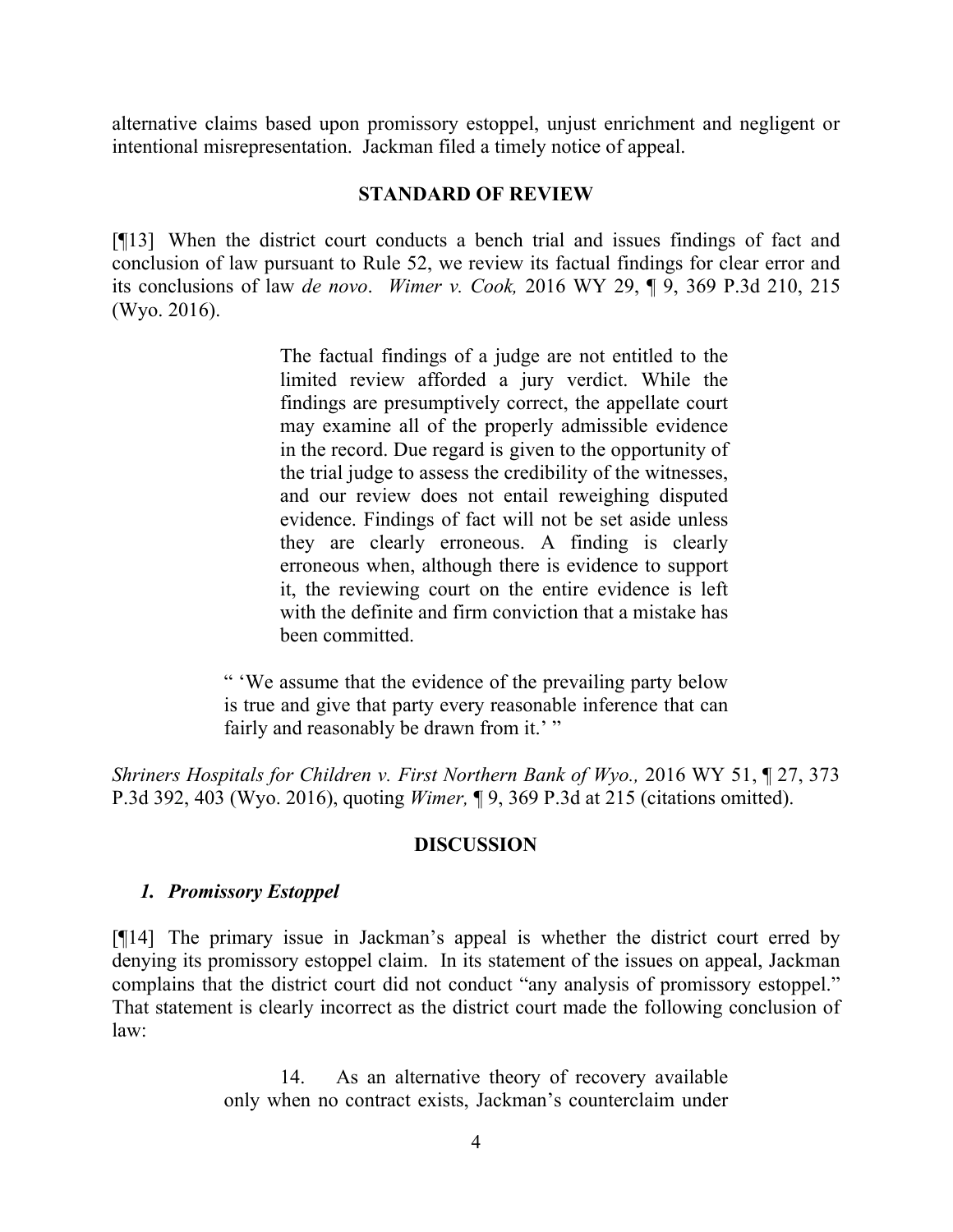the equitable theory of promissory estoppel was not supported by sufficient evidence to prove the existence of a clear and definite promise which Winnelson should reasonably expect to induce action by Jackman, nor was there sufficient evidence to prove that Jackman acted to its detriment in reasonable reliance on any such promise. Jackman's counterclaim based on promissory estoppel fails.

[¶15] Promissory estoppel is an equitable remedy that applies when a party detrimentally relies upon a promise that does not rise to the level of a formal contract. *Michie v. Board of Trustees of Carbon County School Dist. No. 1,* 847 P.2d 1006, 1009 (Wyo. 1993). Promissory estoppel may be applied in the construction context to make a bid enforceable. *See generally*, *Four Nines Gold, Inc. v. 71 Constr., Inc.,* 809 P.2d 236, 239 (Wyo. 1991). The principle also can be applied to enforce an oral promise for a sale of goods over \$500 even though the statute of frauds typically would make such an agreement unenforceable. Section 34.1-2-201; *B & W Glass, Inc. v. Weather Shield Mfg., Inc.,* 829 P.2d 809, 818-19 (Wyo. 1992).

[¶16] All of the elements of promissory estoppel have to be met to allow recovery.

The elements of promissory estoppel are:

"(1) the existence of a clear and definite promise which the promisor should reasonably expect to induce action by the promisee; (2) proof that the promisee acted to its detriment in reasonable reliance on the promise; and (3) a finding that injustice can be avoided only if the court enforces the promise."

*City of Powell v. Busboom,* 2002 WY 58, ¶ 8, 44 P.3d 63, 66 (Wyo.2002) (*quoting Roussalis [v. Wyoming Med. Ctr., Inc.*, 4 P.3d 209,] 253 [(Wyo.2000)]). The party asserting promissory estoppel has the burden of establishing each element under a burden of strict proof. *Busboom,* 2002 WY 58, ¶ 8, 44 P.3d at 66. The first two elements are questions of fact for the fact-finder; the third element is a question of law for the court. *Id.; Loya v. Wyoming Partners of Jackson Hole, Inc.,* 2001 WY 124, ¶ 22, 35 P.3d 1246, 1254 (Wyo.2001). *Birt v. Wells Fargo Home Mortg., Inc.,* 2003 WY 102, ¶ 26, 75 P.3d 640, 651 (Wyo.2003).

*Singer v. Lajaunie,* 2014 WY 159, ¶ 20, 339 P.3d 277, 283 (Wyo. 2014).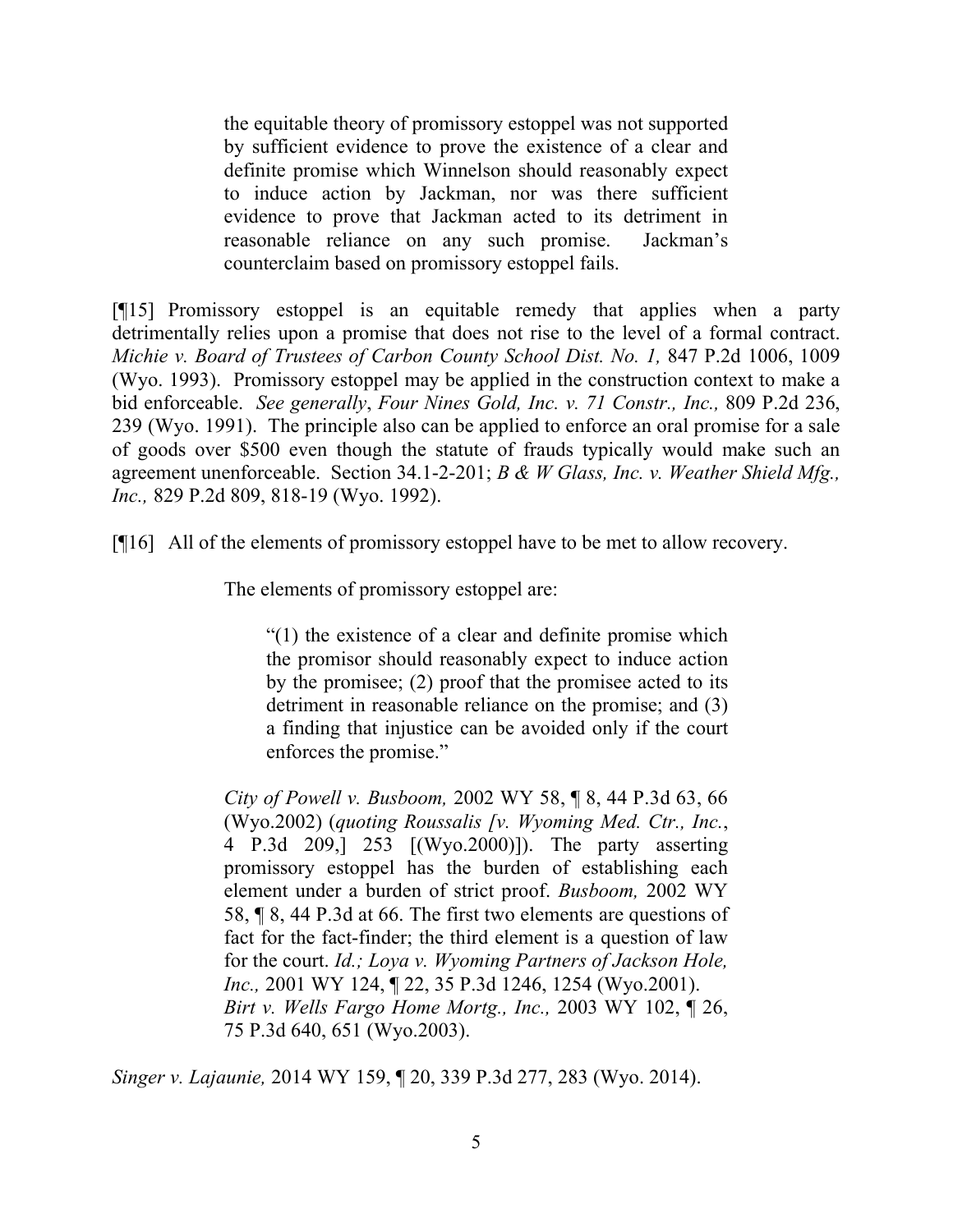[¶17] The district court ruled that Jackman did not meet its burden of proving that Winnelson's Bid #1 was a clear and definite promise which it should have reasonably expected to induce action by Jackman. It also concluded that Jackman did not prove it acted to its detriment in reasonable reliance on any such promise. In other words, the district court concluded that Jackman did not prove the first two elements of promissory estoppel. Jackman claims that, when Winnelson submitted Bid #1, it made a clear and definite promise to supply the materials at the prices included in the bid. It asserts that Winnelson should have reasonably expected Jackman to rely upon those prices when submitting its overall bid to the City of Green River, and it did rely on the promise to its detriment by using those prices, which were lower than those actually charged by Winnelson, in its bid.

[¶18] In the absence of a contract, a subcontractor may be bound, under promissory estoppel, to honor his bid to a general contractor. However, a bid is only a "'promise to perform **on such conditions** as were stated expressly or by implication therein or annexed thereto by operation of law.'" *Alaska Bussell Elec. Co. v. Vern Hickel Constr. Co.,* 688 P.2d 576, 580 (Alaska 1984), quoting *Drennan v. Star Paving Co.,* 333 P.2d 757, 759 (Cal. 1958). Thus, the promise included in a subcontractor's bid is expressly subject to its conditions, and a general contractor cannot reasonably rely upon a subcontractor's bid if the general contractor does not satisfy those conditions. *Drennan,*  333 P.2d at 759 (stating that the court would recognize a condition expressly stated or clearly implied by the bid).

[¶19] The district court found that Winnelson submitted two separate bids to Jackman. Bid #1 was for all of the materials for the project (except those in the three missing bid schedules). Bid #2, which Winnelson submitted at Ms. Glenn's request, was for the pipe only. Soon after Jackman found out it was the low bidder on the project, it ordered the pipe. The parties, therefore, reached an agreement and performed in accordance with Bid #2.

[¶20] With regard to Bid #1, however, the trial evidence supports the district court's determination that Winnelson did not make a clear and definite promise which Jackman could have reasonably relied upon. That bid clearly expired on May 16 or 19, 2010, depending upon the individual bid schedule, and Jackman did not, in any way or at any time, manifest its intent to accept Winnelson's Bid #1 in its entirety or otherwise comply with the bid conditions. It did not provide a complete list of materials and quantities, purchase orders, a subcontract, or a notice of intent to accept the bid.

[¶21] Jackman argues that the thirty day expiration dates were not enforceable because the periods for acceptance were too short. Winnelson maintains that we should not consider Jackman's argument because it was not presented to the district court. Unless an issue is so fundamental it must be considered or it concerns matters of jurisdiction, we typically do not consider issues that were neither raised nor argued to the district court.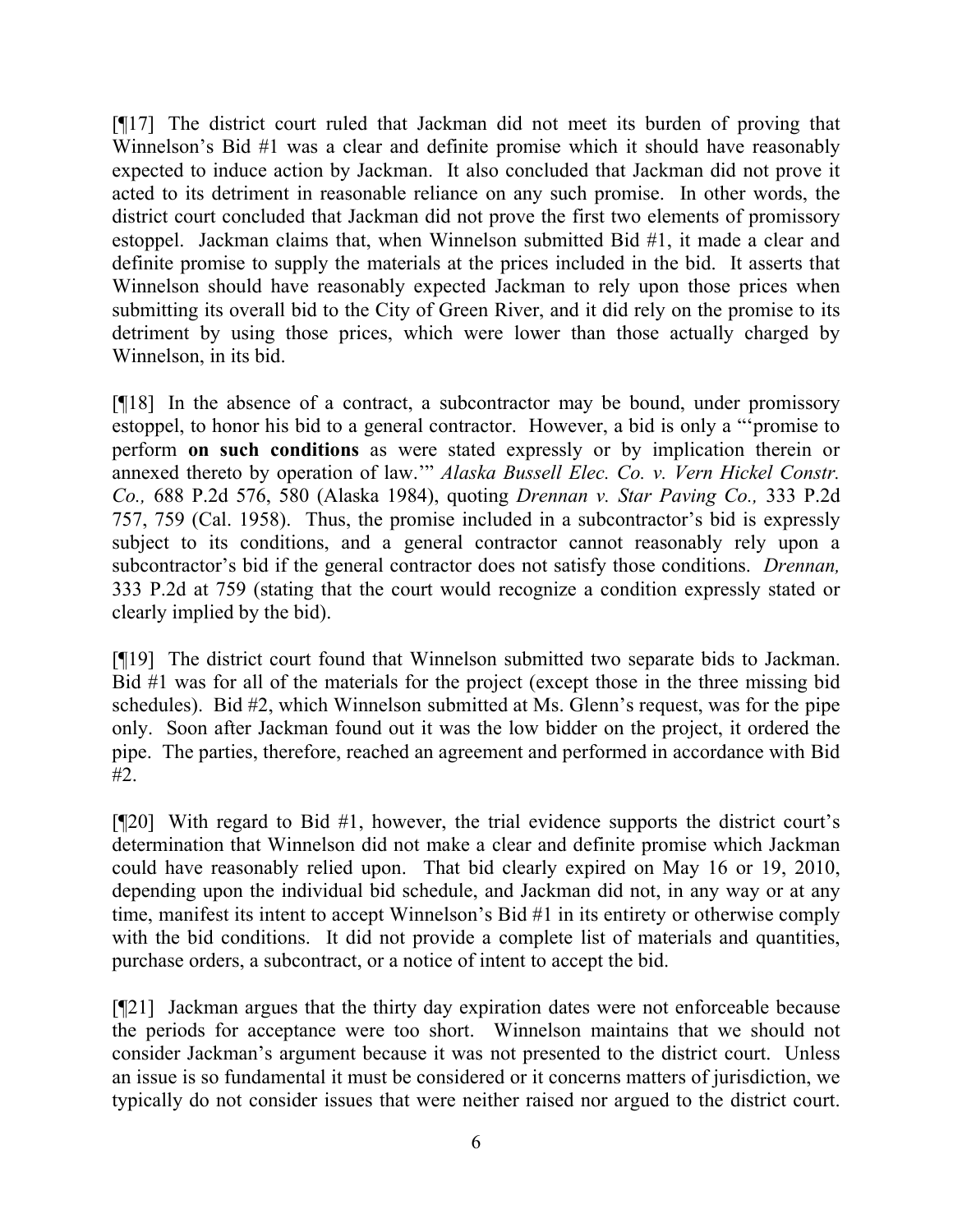*WW Enterprises, Inc. v. City of Cheyenne,* 956 P.2d 353, 356 (Wyo. 1998), citing *Epple v. Clark,* 804 P.2d 678, 681 (Wyo. 1991). Jackman insists that it did raise the issue when it argued that the expiration date was not "commercially reasonable" and that enforcing the expiration date would make Winnelson's offer "illusory." Jackman's argument on appeal is significantly different than its argument to the district court. It certainly did not raise below the specific issue of whether the expiration dates were per se unenforceable because of their short duration. However, for the sake of completeness, we will briefly address Jackman's argument.

[¶22] Jackman relies on *Lyon Metal Products, Inc. v. Hagerman Constr. Corp.,* 181 Ind. App. 336 (Ind. Ct. App. 1979), to support its claim that short expiration periods on bids are unenforceable. Jackman's argument, however, ignores the facts and the rationale of that decision. In *Lyon*, an Indiana court of appeals held that a general contractor reasonably relied upon the subcontractor's bid for athletic lockers even though the subcontractor's bid form stated in fine print that it was subject to final approval by the subcontractor's home office and it could be withdrawn after fifteen days. *Id.* at 337. The court held that the fifteen day expiration period did not prevent the general contractor from reasonably relying on the bid for several reasons: 1) it was in fine print; 2) it was contrary to the project specifications which required bidders to keep their bids open for 120 days; and 3) the general contractor issued a letter of intent to accept the subcontractor's bid shortly after the job was awarded to it and many months prior to the subcontractor's withdrawal of the bid. *Id.* at 342.

[¶23] In the case before us, Winnelson's bid expiration dates were not in fine print; they were clearly printed at the top of each bid schedule. There was no evidence that the project specifications required bidders to keep their bids open beyond Winnelson's expiration dates, and Jackman did not issue a letter of intent or any other notice that it intended to use Winnelson as its supplier for all of the items included in Bid #1. Given the crucial differences between *Lyon* and the present case, that decision does not stand for the broad general principle stated by Jackman that "[u]nreasonably early subcontractor bid expiration dates are not enforceable by the subcontractor."

[¶24] Jackman also argues that *Double AA Builders, Ltd. v. Grand State Constr., LLC,*  210 Ariz. 503, 114 P.3d 835 (Ariz. Ct. App. 2005), supports its promissory estoppel claim. In *Double AA* a subcontractor submitted a bid with a thirty day price guarantee and the general contractor used it in its total bid to the owner. The general contractor got the job and, **within the thirty day period**, sent a subcontract for the subcontractor to execute. The subcontractor refused to sign the subcontract or perform in accordance with its bid, and the general contractor was required to obtain the services of another subcontractor. *Id.* at 837. In a subsequent suit, the general contractor recovered, under promissory estoppel, the difference it had to pay between the subcontractor's bid and the replacement. *Id.* at 844.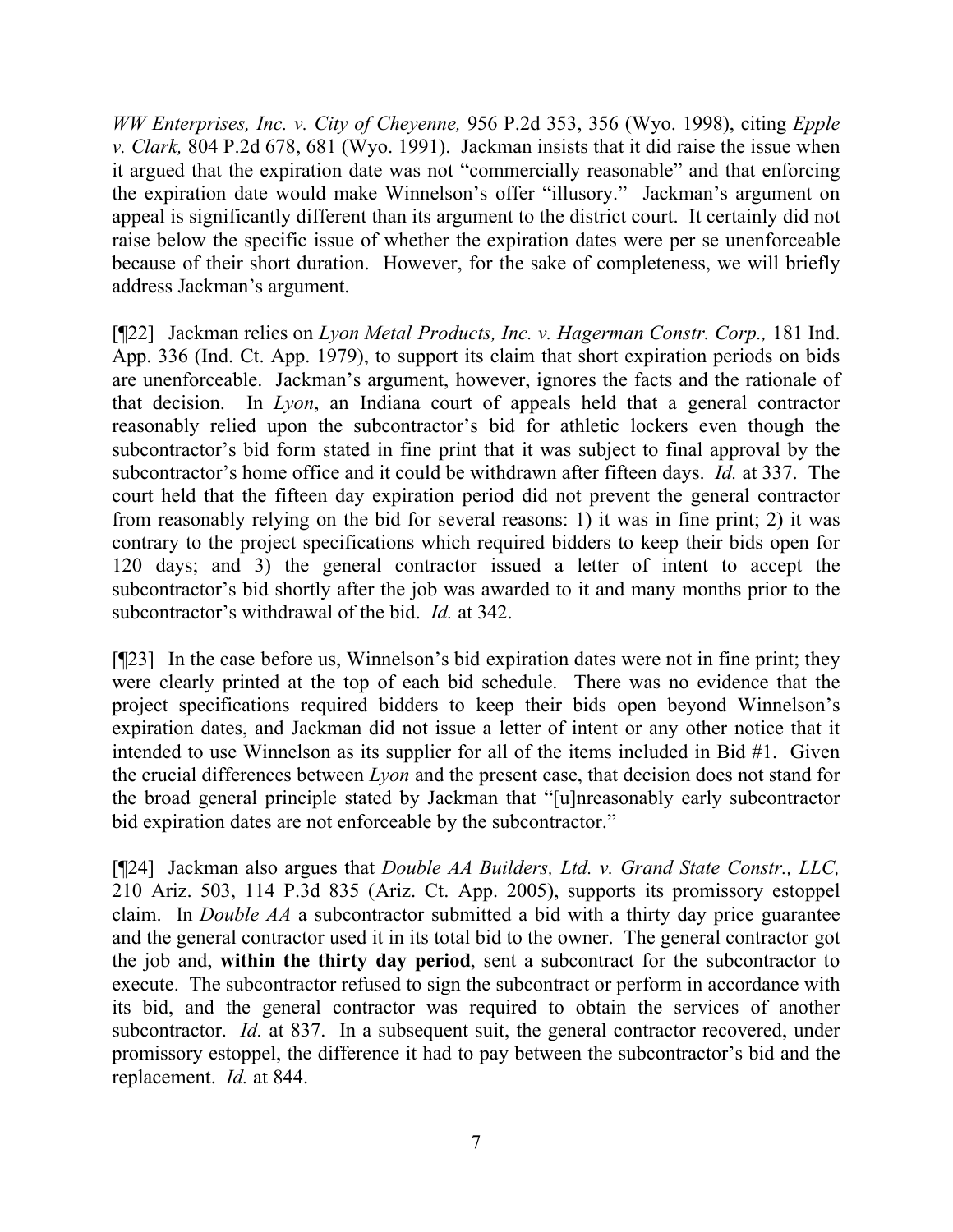[¶25] *Double AA* addressed a much different situation than the case at bar. Unlike the general contractor in *Double AA,* Jackman did not make any attempt to comply with the terms of Bid #1 prior to the expiration of the bid. Indeed, by recognizing that a general contractor can rely upon and enforce a bid only by meeting its conditions, *Double AA*  supports Winnelson's position, not Jackman's.

[¶26] Winnelson's bid documents clearly stated that the prices would expire on May 16 and 19, 2010. Mr. Frullo testified that the expiration dates were necessary because prices fluctuate. Winnelson based its expiration dates upon the time that the manufacturers agreed to lock in prices for the materials. Jackman asserts that the expiration period was too short because it did not receive official notice that it had been awarded the project from the City of Green River until after Bid #1 expired. That argument is not persuasive in light of the facts that Jackman knew it was the low bidder shortly after the bid letting, it actually ordered the pipe prior to receiving the notice of award, and it made no effort to secure the bid prices prior to the expiration dates.

 $[927]$  If Jackman wanted to secure the prices in Bid #1, it needed to comply with the bid conditions. It did not provide a complete list of items or quantities as required by Winnelson's bid form or otherwise indicate that it intended to use Winnelson as its supplier for all of the remaining bid materials at any time, much less before the bid expired. Although Mr. Jackman testified that he accepted Bid #1 when he told Mr. Frullo to "get his submittals together," the company's other actions were not consistent with that intent. Jackman's submittal process was disorganized and incomplete. In fact, Mr. Jackman ordered the pipe without following the submittal process.<sup>3</sup>

[¶28] Jackman's other actions in ordering materials from Winnelson did not indicate that it intended to accept Bid #1 in accordance with its express conditions. Mr. Frullo testified that, instead of coordinating with Winnelson to order materials for the whole project, Ms. Glenn would order items piecemeal, often coming into the store "in a panic" needing certain items right away. As Winnelson's bid stated, many of the fittings were special order so they typically would not be delivered for several weeks after they were ordered. Mr. Frullo testified that, to expedite receipt of the items, Ms. Glenn agreed to pay additional costs. Jackman's conduct was entirely inconsistent with its argument that it reasonably relied upon Bid #1. Consequently, the district court properly concluded that Jackman did not meet its burden of proving the elements of promissory estoppel.

## *2. Fraud*

 $\overline{a}$ 

<sup>&</sup>lt;sup>3</sup> Jackman makes a statement in its brief that we do not understand: "As Winnelson provided no submittals at all for the pipe, . . . a reasonable person in Winnelson's position would know that he should prepare the submittals for the other items in the bid." The fact that there were no submittals for the pipe does not naturally lead to the conclusion that Winnelson reasonably should have known it should prepare submittals for the other materials. To the contrary, it more likely leads to the opposite conclusion.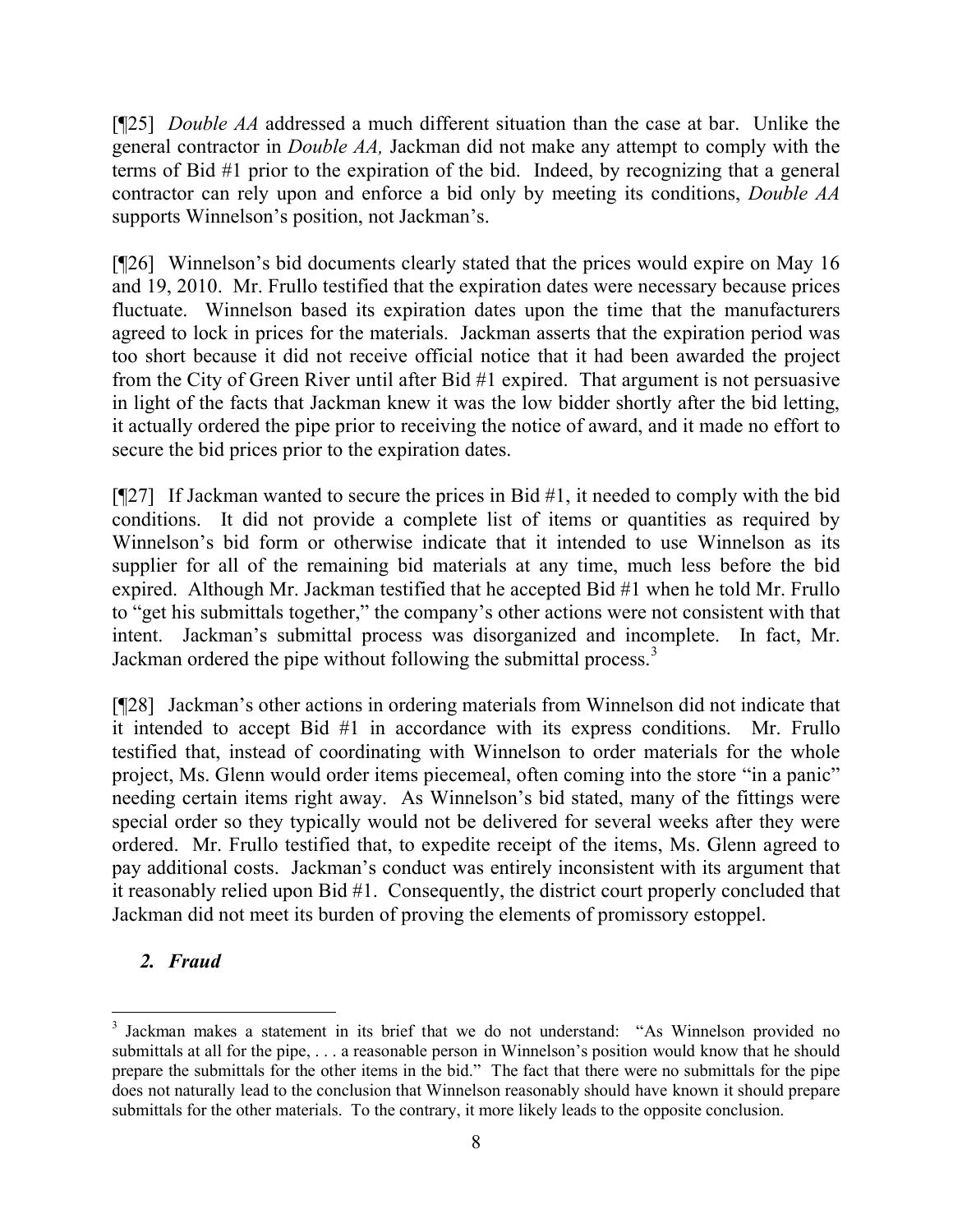[¶29] Jackman asserts that the price increases and/or freight charges in Winnelson's invoices were intentionally false or fraudulent. Winnelson maintains that Jackman did not properly present its fraud claim to the district court. "Actions sounding in fraud must be pled with particularity and proved by clear and convincing evidence." *Bitker v. First Nat'l Bank in Evanston,* 2004 WY 114, ¶ 9, 98 P.3d 853, 855 (Wyo. 2004), citing *Lee v. LPP Mortgage, Ltd.,* 2003 WY 92, ¶ 11, 74 P.3d 152, 158 (Wyo. 2003). The pleading requirement is found in W.R.C.P. 9: "In all averments of fraud or mistake, the circumstances constituting fraud or mistake shall be stated with particularity." *See, e.g*., *Excel Constr. Inc. v. HKM Engineering, Inc.,* 2010 WY 34, ¶¶ 33-36, 228 P.3d 40, 48-49 (Wyo. 2010). Jackman's counterclaims did not plead fraud at all, much less with particularity. Its failure to comply with Rule 9 is fatal to its fraud claim.

[¶30] Furthermore, Jackman did not prove by clear and convincing evidence that Winnelson's actions were intentionally false or fraudulent. As discussed above, Winnelson conditioned its bid and Jackman did not satisfy the conditions; consequently, Winnelson was not bound by the bid prices. When Ms. Glenn ordered the materials, Winnelson charged the current prices for the materials and included the additional shipping charges. The evidence does not show that Winnelson's charges to Jackman were different than the prices it charged to its other customers at that time. There is no evidence, much less clear and convincing evidence, to support Jackman's claim that Winnelson's charges were fraudulent or intentionally false.

## *3. District Court's Rejection of Parties' Stipulation*

[¶31] Jackman maintains that the district court erred by rejecting the parties' stipulation as to the amount Jackman paid Winnelson. At the beginning of the trial, the parties stated they had agreed that Jackman paid Winnelson \$679,941.52 for the project materials and were stipulating to that fact. Nevertheless, the district court found:

> 16. The parties stipulated that Jackman paid Winnelson \$679,941.52 for materials it ordered during the time period encompassed by the South Side Project; however, due to unexplained inaccuracies in exhibits D and H, the trial evidence failed to establish this amount was exclusively for the South Side Project.

[¶32] A stipulation is "an agreement, admission, or concession made in a judicial proceeding by the parties or their attorneys, respecting some matter or incident thereto." 73 Am. Jur. 2d *Stipulations* ¶ 1 (2016). Parties may stipulate to certain facts to avoid the delay, trouble and expense associated with proving them, and courts encourage stipulations to narrow issues to be proven at trial and promote judicial economy. *Id.* A stipulation "prevents an independent examination by a judicial officer or body with respect to the matters stipulated." 73 Am. Jur. 2d *Stipulations* § 17 (2016). Consequently,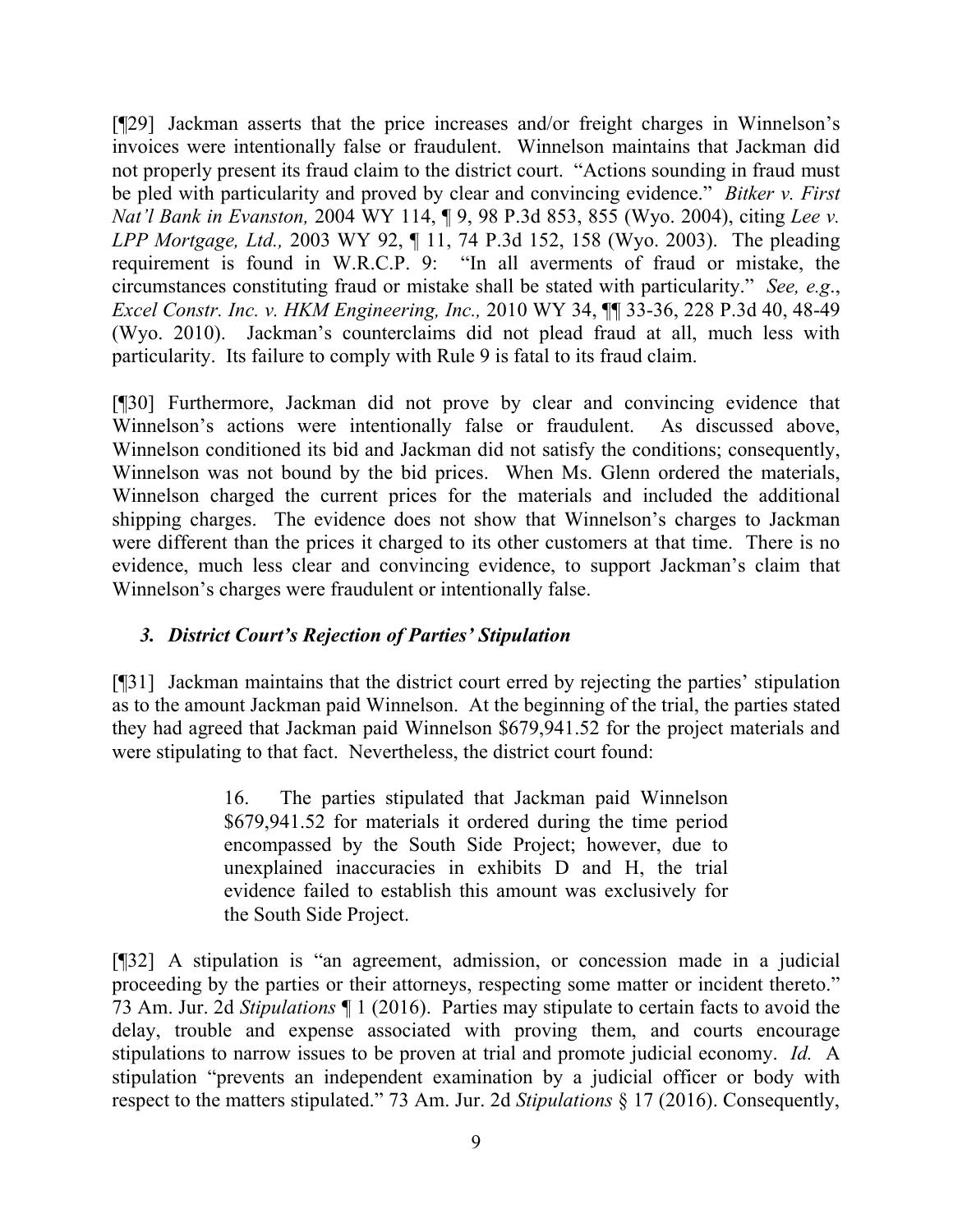stipulations of facts are ordinarily "controlling and conclusive and courts are bound to enforce them, and they have no power to make findings contrary to the terms of the stipulation." *Id. See also Watkins v. Lake Charles Memorial Hosp*., 144 So. 3d 944, 957 (La. 2014) ("A stipulation has the effect of a judicial admission or confession, which binds all parties and the court."). In *Stringer v. Miller* (*In re Stringer's Est*.), 343 P.2d 508, 512 (Wyo. 1959), this Court admonished the trial court for ignoring a stipulation. We stated that "[t]he court was not privileged to ignore the stipulation of the parties" as to which will was valid. *Id.* 

[¶33] The district court was, therefore, obligated to accept the parties' stipulation as to the amount Jackman paid Winnelson on the Green River project, without proof of that factual matter. Just as in *Stringer*, the trial court was not "privileged to ignore the stipulation of the parties." The trial court should not have considered whether the evidence supported the stipulation, and should not have concluded that the stipulation was not supported by the evidence.

[¶34] That error does not, however, change the outcome of this case. The district court properly ruled that Jackman did not prove Winnelson was obligated to honor the prices in Bid #1 under its promissory estoppel theory. It was, therefore, appropriate for Winnelson to charge the current prices for the materials. The result of this case is not affected by the fact that the amount paid by Jackman for the materials totaled more than the bid amount. Consequently, the district court's erroneous refusal to accept the parties' stipulation was harmless and we disregard it under W.R.C.P. 61 and W.R.A.P. 9.04.

# *4. District Court's Finding that Jackman Agreed to Pay Current Prices of the Materials*

[¶35] Jackman claims the following district court finding was clearly erroneous:

45. When placing orders, Jackman agreed to pay prices in effect at the time it ordered South Side Project materials even though some of those prices differed from the original bid prices.

Jackman's argument relies upon a conclusion that Bid #1 was enforceable. As stated above, we agree with the district court that Jackman did not satisfy the bid conditions and Bid #1 was not, therefore, enforceable.

[¶36] When Jackman ordered materials after the bid expired, Winnelson invoiced them at the current prices with additional freight charges when warranted. Jackman paid the invoiced charges without complaint until late in the project. Mr. Frullo testified that Ms. Glenn was aware that Winnelson was not charging in accordance with Bid #1 when she ordered the materials: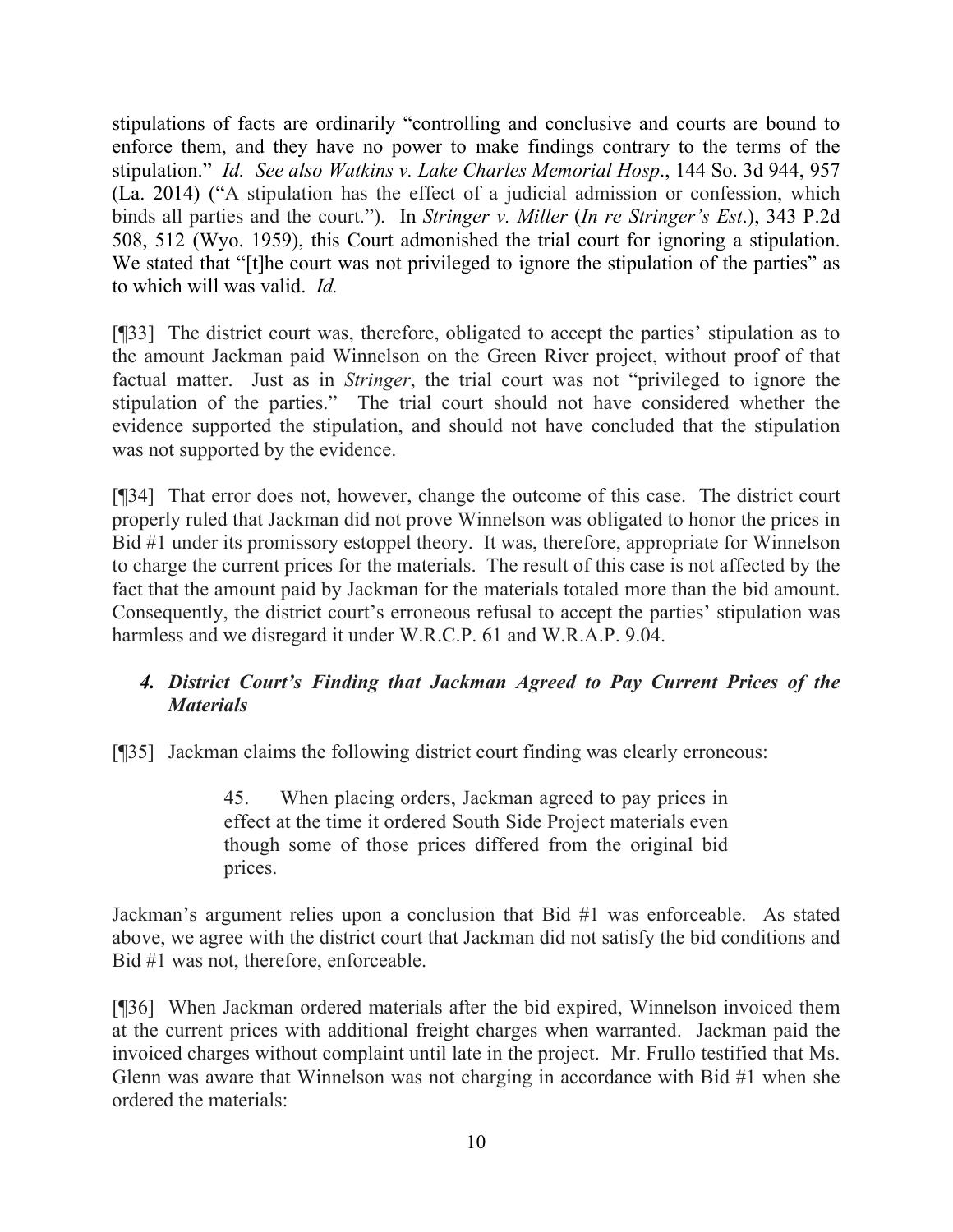Q. After that May  $16^{th}$  or May  $19^{th}$  [expiration] date, what happens with the order in terms of pricing?

A. Then they are going to go to the current cost of them.

Q. When that current cost includes emergency shipping, what happens with the emergency shipping?

A. That would be added.

Q. Is that something that you informed Jackman Construction of?

A. Heather [Glenn] was very well aware of it.

[¶37] Mr. Frullo also explained the disorganized nature of Ms. Glenn's ordering process and her directions with regard to the higher shipping costs:

- Q. Who placed the orders?
- A. Heather [Glenn].

Q. How did she place the orders?

A. She would call up and ask me if I had any of these fittings, which on my cover sheet it states that they were like four to six weeks out because they . . . had special coatings on them. . . . We would have to order them, it would take a time delay to get them to us, deliver them to the job site. There was no way I had a complete list from what she wanted me to order off of our quotes at any one time to order the completed job.

Q. What did she give you?

A. She would just verbally come in, in a panic usually, with a set of plans and tell me what she wanted to order.

Q. How much time did you have to supply these items?

A. That was part of the problem is they were all special coated so it would take  $-$  it's roughly three to four weeks to get parts.

Q. Did that have an effect on anything else related to the price like shipping[?]

A.  $\ldots$  Yes, because if we did not make whatever. . [the manufacturers'] fitting or dollar volume was, we would be responsible for freight.

Q. What do you [do] when you are responsible for freight in terms of the prices?